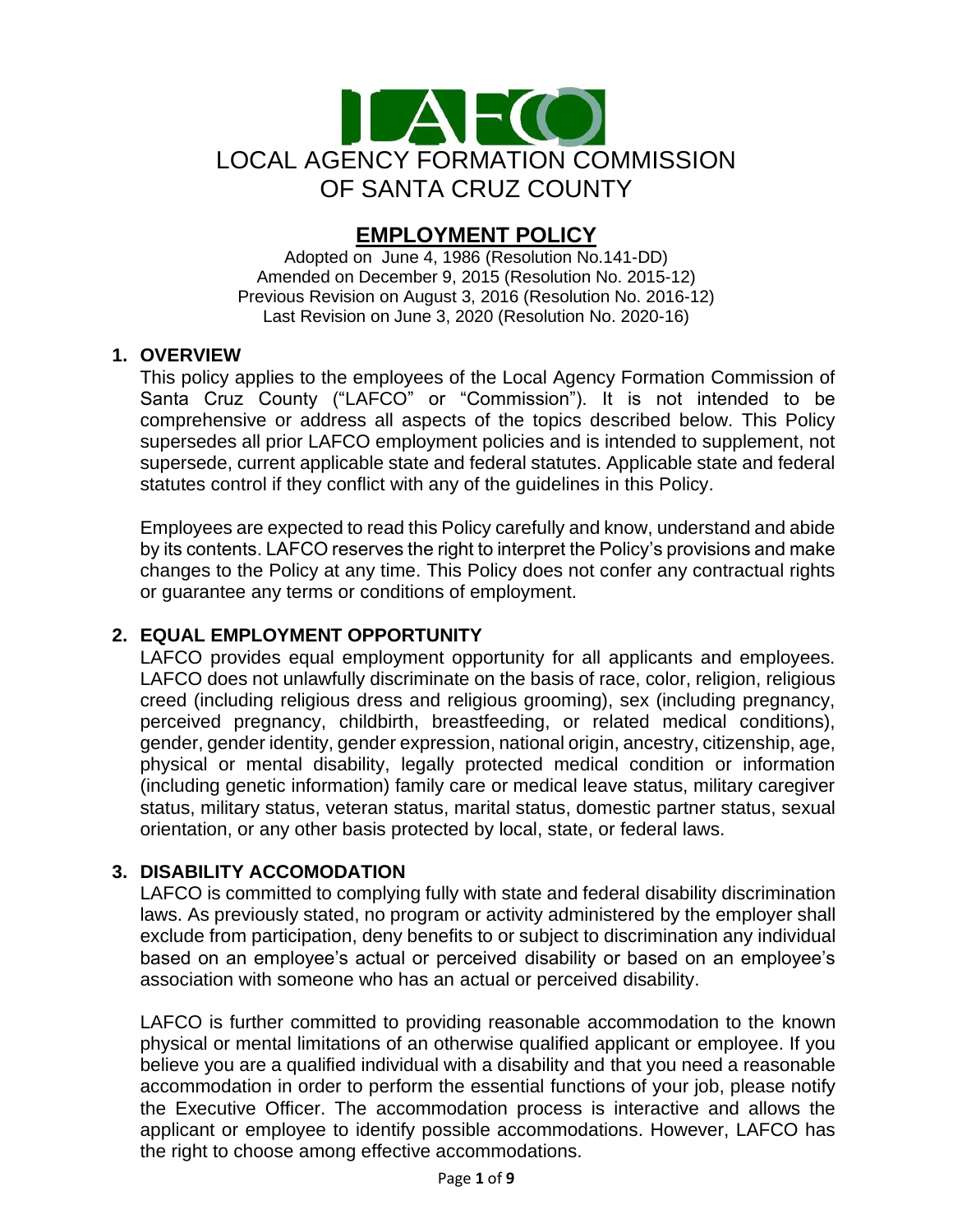# **4. AT-WILL EMPLOYMENT**

The employment relationship between LAFCO and its employees is for an unspecified term and may be terminated by the employee, Executive Officer or the Commission at any time, with or without cause or advanced notice. Also, LAFCO reserves the right to transfer, demote, suspend, or administer discipline with or without cause or advance notice. None of the policies, procedures, or contents of this policy is intended to create any contractual obligations which in any way conflict with LAFCO's policy of At-Will Employment. The at-will relationship can only be modified by a written agreement signed by the employee and the LAFCO Executive Officer.

# **5. POLICY AGAINST HARRASMENT**

LAFCO prohibits and will not tolerate harassment of employees, applicants, or persons providing services pursuant to a contract based on factors such as race, color, religion, national origin, ancestry, sex, gender, age, medical condition, sexual orientation, marital status, pregnancy, physical and mental disabilities, veteran or other protected status, including persons perceived to have any of these characteristics or associating with someone who has or is perceived to have any of these characteristics. LAFCO will also take all reasonable steps to prevent harassment based on protected status by third parties, such as customers, clients and suppliers. All such harassment is prohibited by LAFCO and is against the law.

#### **5.1 Definition**

Harassment is unwelcomed, and inappropriate conduct directed at an employee, based upon one of the characteristics protected under the federal and state antidiscrimination laws, that substantially prevents an employee from performing their duties, serves to threaten or intimidate an employee, and/or produce a hostile work environment.

Prohibited unlawful harassment includes, but is not limited to, the following behavior: (1) Verbal conduct such as epithets, derogatory jokes or comments, slurs or unwanted sexual advances, invitations or comments; (2) Visual conduct such as derogatory and/or sexually-oriented posters, photography, cartoons, drawing or gestures; (3) Physical conduct such as assault, unwanted touching, blocking normal movement or interfering with work because of sex, race or any other protected basis; and (4) Threats, demands to submit to sexual requests as a condition of continued employment, or to avoid some other loss, and offers of employment benefits in return for sexual favors.

#### **5.2 Reporting and Compliant Procedure**

An employee who believes that they have been subjected to any form of unlawful harassment should promptly make a complaint, preferably written, to the Executive Officer, or if it involves the Executive Officer, to the Chair of the Commission. Complaints should be specific and should include the names of individuals involved and the names of any witnesses. LAFCO will immediately undertake an effective, thorough, and objective investigation and attempt to resolve the situation. If LAFCO determines that unlawful harassment has occurred, effective remedial action will be taken commensurate with the severity of the offense, up to and including termination. Appropriate action will also be taken to deter any future unlawful harassment.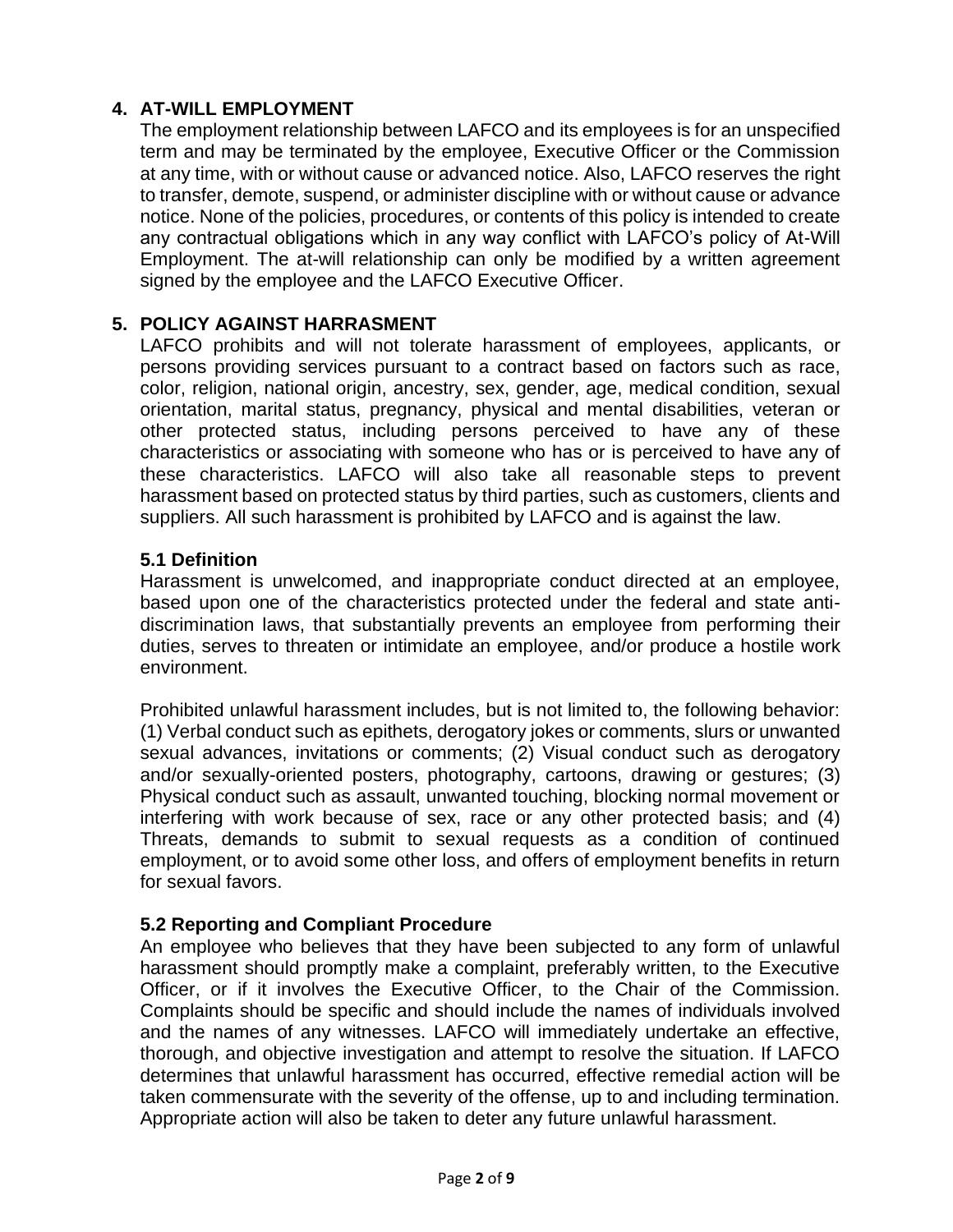# **5.3 Retaliation**

Employees will not be retaliated against for bringing a complaint in good faith under the Equal Employment Opportunity Policy or the Policy Against Harassment, or for honestly assisting in investigating such a complaint, even if the investigation produces insufficient evidence that there has been a violation, or if the charges cannot be proven. However, disciplinary action may be taken if false or frivolous accusations are made in bad faith. An employee who believes that they have been subjected to any form of unlawful retaliation should promptly make a complaint, preferably written, in the same manner as described above. Complaints of harassment will be investigated, and appropriate action will be taken to protect LAFCO employees from any form of unlawful retaliation.

# **6. PERFORMANCE MANAGEMENT**

The intent of the performance review process is to create a supportive, safe, professional performance review process and environment that optimizes the employee's ability to receive and actualize constructive performance feedback and that motivates the employee to pursue personal and professional growth/excellence authentically and actively. The Commission's Personnel Policy provides more information regarding staff's annual performance evaluation.

# **7. PERSONNEL RECORDS**

Employees have the right to inspect certain documents in their personnel file, as provided by law, in the presence of a LAFCO representative at a mutually convenient time. Employees may add written versions of any disputed item to their file.

LAFCO will attempt to restrict disclosure of an employee's personnel file to authorized individuals within the organization. Any request for information from the file must be made to the Executive Officer or specific designee. Only the Executive Officer or specific designee is authorized to release information regarding current or former employees. Disclosure of personnel information to outside sources will be limited to the extent allowed by law. However, LAFCO will cooperate with requests from authorized law enforcement or local, state or federal agencies conducting official investigations, with validly issued subpoenas and as otherwise required by law or legal proceeding to be released.

# **8. EMPLOYMENT CATEGORIES**

The intent of this section is to define employment categories so that employees understand their employment status and benefit eligibility. These classifications do not guarantee employment for any specified period of time. Accordingly, the right to terminate the employment relationship at will at any time is retained by both the employee and LAFCO.

#### **8.1 Exempt/Non-Exempt**

Each employee is designated as either Exempt or Non-Exempt from federal and state wage and hours. An employee's Exempt or Non-Exempt classification may be changed only upon written notification by the Executive Officer. Generally, Exempt employees (as defined by the Fair Labor Standards of 1938) are not eligible for minimum wage or overtime pay, while Non-Exempt employees are eligible.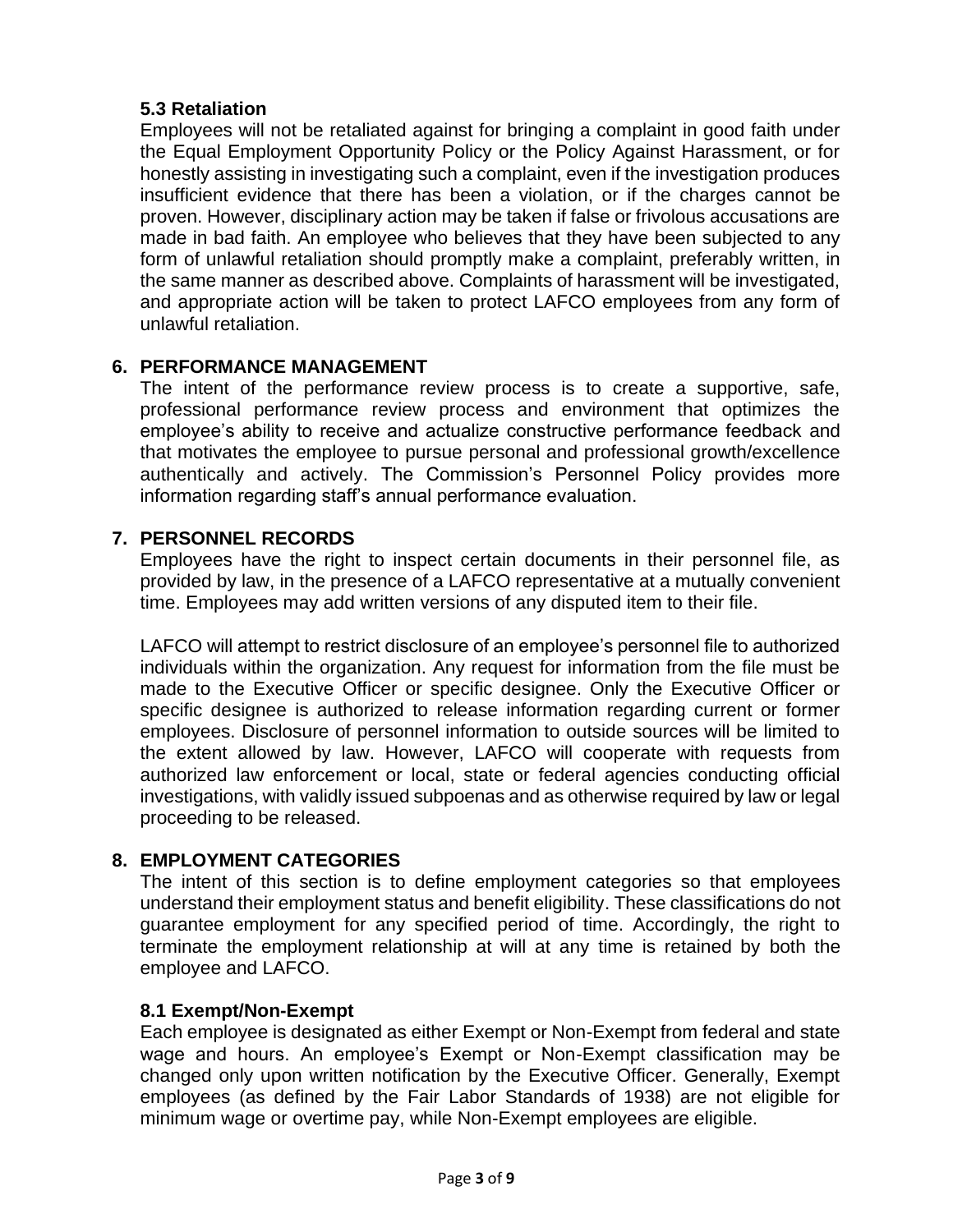# **8.2 Employment Categories**

In addition to information above, each employee will belong to one of the following employment categories:

- Regular Full Time Employees who are not in an extra help status and who are regularly scheduled to work LAFCO's full-time schedule. Generally, they are eligible for LAFCO's benefit package, subject to the terms, conditions, and limitations of each benefit program.
- Part Time Employees who are not assigned to an extra help status and who are regularly scheduled to work less than 30 hours per week. While part time employees do receive all legally mandated benefits (such as Social Security and workers' compensation insurance), they may be ineligible for some of LAFCO's other benefit programs.
- $\bullet$  Extra help Employees who are hired as interim replacements, to temporarily supplement the work force, or to assist in the completion of a specific project. Employment assignments in this category are of a limited duration. Employment beyond any initially stated period does not in any way imply a change in employment status. Extra help employees retain that status unless and until notified of a change in writing signed by the Executive Officer. Extra help employees are ineligible for LAFCO's benefit programs unless otherwise required by law.
- Intern LAFCO may utilize the services of paid student interns. Interns are used to supplement the LAFCO work force and provide opportunities for local students to gain local government work experience. Employment is for a specified period of time. Interns are ineligible for LAFCO's benefit programs.

#### **9. JOB CLASSIFICATIONS**

The intent of this section is to define job descriptions so that employees understand their employment duties and responsibilities. Job descriptions identified in the following section summarize typical tasks but may comprise further responsibilities not listed.

#### **9.1 Executive Officer Classifications**

- Position Responsibilities: Under general supervision of the Commission to conduct and perform the Commission's administrative and advisory services, to supervise the daily activities of the Commission staff, and to act as a liaison between the Commission and governmental agencies and the general public.
- Typical Duties: Analyze and evaluate information on administrative and policy matters and advise the Commission on recommended action; conduct studies on governmental reorganization; comply with all legal requirements relating to the Commission's hearings; staff advisory committees to the Commission; prepare correspondence; supervise the maintenance of the Commission's files; attend all Commission meetings; attend City Council, County Board of Supervisors, and Special District Board meetings as necessary; perform as liaison officer between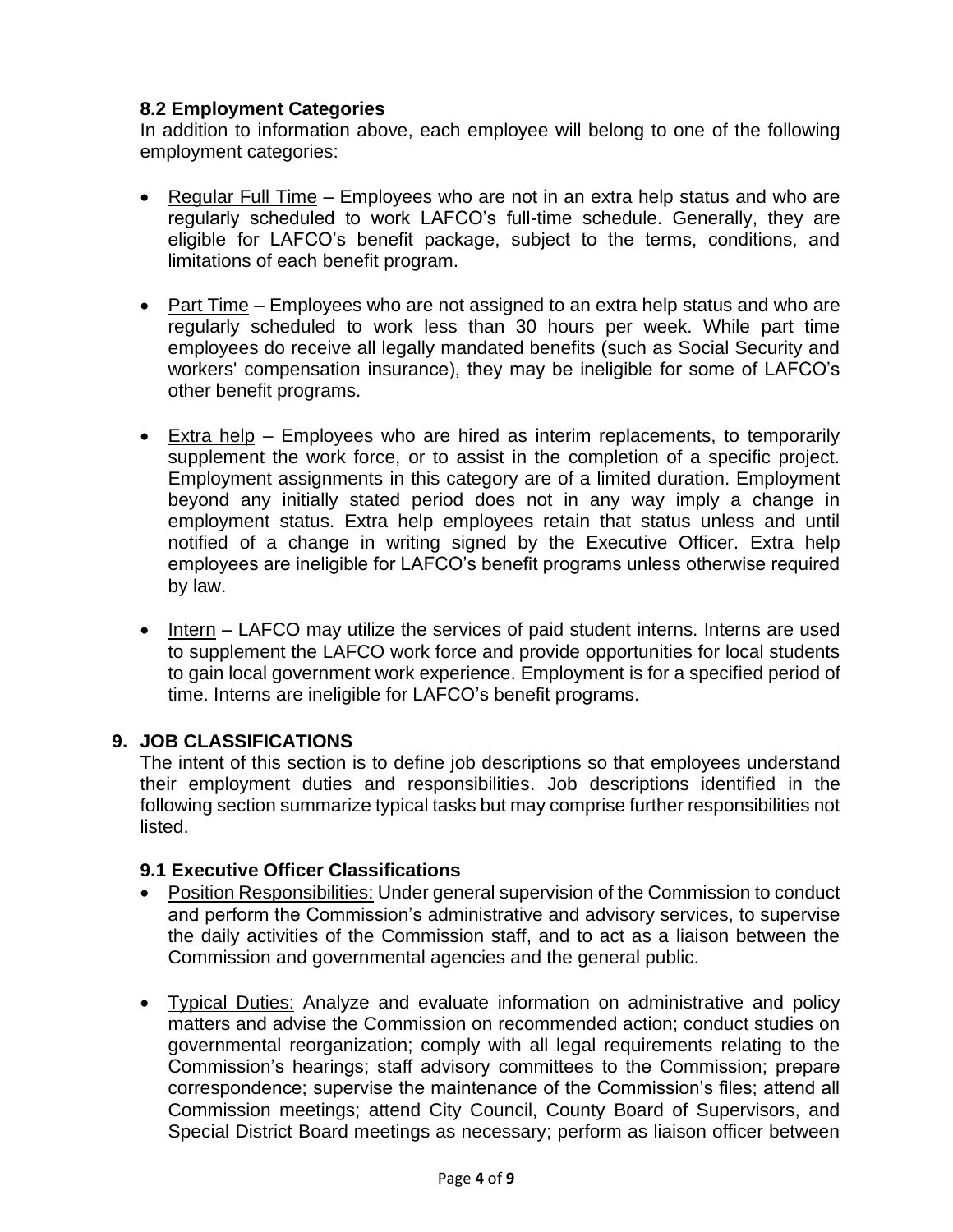the Commission and cities, special districts, the County, State institutions and the general public; prepare the annual budget for the Commission; supervise the Commission's staff; review proposed local and state legislation, and appear at legislative hearings to represent the position of the Commission.

# **9.2 Commission Clerk**

- Position Responsibilities: Under the direction of the Executive Officer, the Commission Clerk provides a full range of administrative and secretarial services to Santa Cruz LAFCO involving a variety of matters that are complex and technical. Other roles include planning, organizing, and managing office activities, and performing other related duties as required. This "at will" position is appointed by and serves at the pleasure of the LAFCO Executive Officer and the Commission.
- Typical Duties: Under the direction of the Executive Officer, the Commission Clerk completes various tasks and duties including but not limited to: (1) Assembling LAFCO meeting agenda packets and notices of meetings; recording LAFCO meetings and preparing resulting documents including minutes and resolutions; (2) Developing, maintaining and updating LAFCO files and records systems for tracking applications, project activities, contracts, and other records; (3) Ordering supplies and services and maintain records of expenditures; (4) Preparing and reviewing correspondence, memoranda and other written materials; (5) Tracking correspondence, filings, and materials with deadlines and expiration dates; (6) Handling a wide variety of correspondence which requires knowledge of policies and procedures and research skills; (7) Answering and screening telephone calls and visitors; (8) Maintaining the LAFCO Website; and (9) Serving as liaison between the Executive Officer, officials and staff, and the public and interacting with Commissioners.

# **9.3 Administrative Analyst**

- Position Responsibilities: Under the direction of the Executive Officer, the Administrative Analyst conducts analyses and special studies, and make recommendations on local agency boundary change proposals to the Commission; collect data relating to proposals; and process proposals in accordance with state law, the Commission's procedures, and the Commission's policies.
- Typical Duties: Under the direction of the Executive Officer, the Administrative Analyst performs a variety of routine to complex professional and analytical assignments. As experience is gained, assignments become more varied and are performed with greater independence. Positions at this entry level usually perform most of the duties required of the positions at higher levels but are not expected to function at the same skill level and usually exercise less independent discretion and judgement. Work is usually supervised more closely while in progress and fits and established structure or pattern.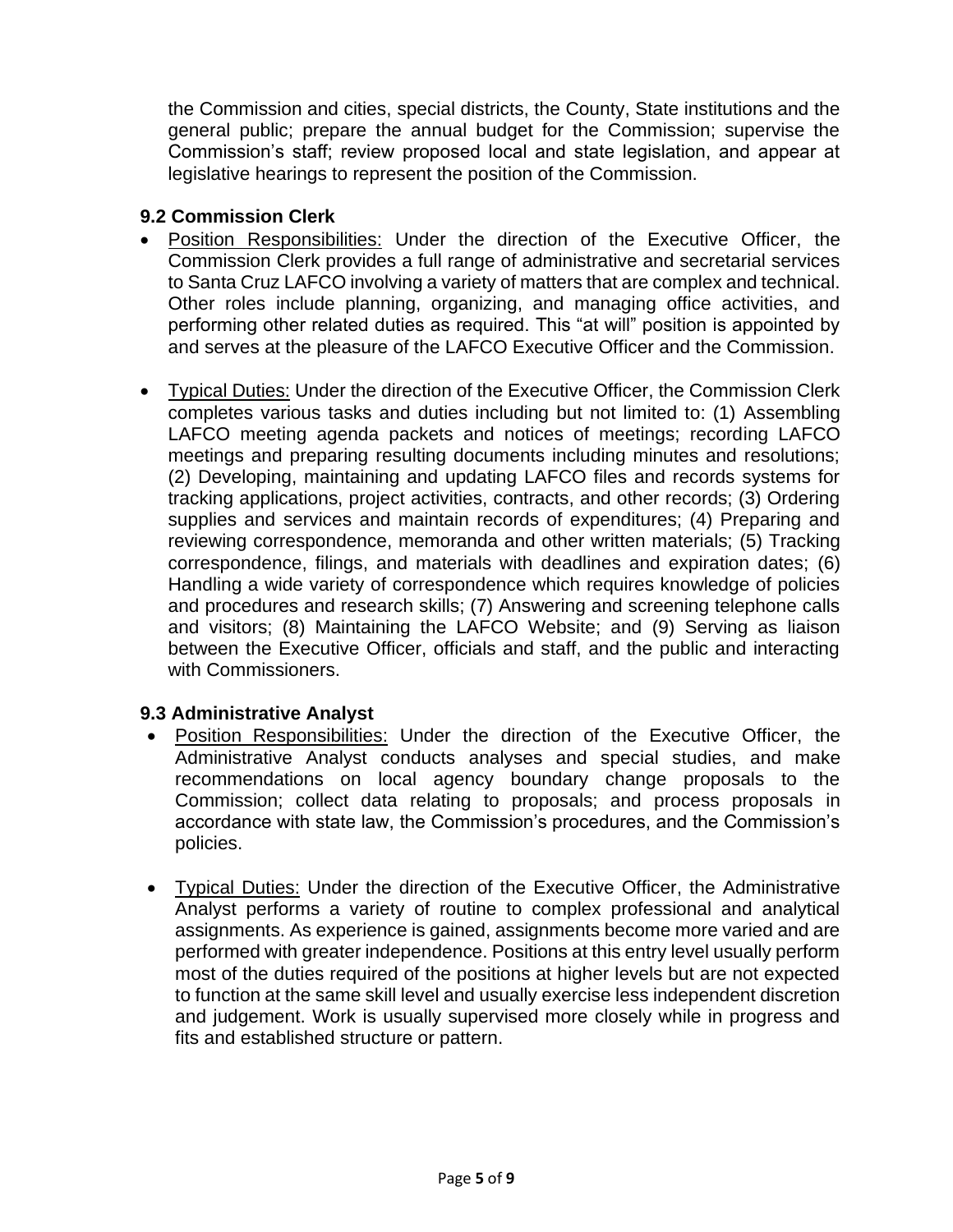## **10.HIRING AND STAFFING**

To attract and retain qualified staff for LAFCO, it is the policy of LAFCO to use a criterion-based recruitment process and behavioral-based interview process to ensure the most qualified candidates are hired.

#### **10.1 Recruiting**

Recruiting applicants will be aggressive enough to assure an adequate supply of qualified candidates. The recruitment process may include, but is not limited to, the use of professional recruitment firms, referrals from current or past employees, walkin applicants, and/or web-based postings.

#### **10.2 Interviews**

The employment interview is a major element in the selection process. It allows the applicant an opportunity to demonstrate their capabilities to perform the job and provides information to the candidate about the position. Interviews may be conducted by telephone or in face-to-face sessions. All interview questions must be job-related and have direct bearing on the tasks of the position. Interviews and questions are standardized so that all applicants are evaluated equally. Questions that express (directly or indirectly) any preference, limitation, or general reference to race, national origin, sex, age, physical handicap, or any other protected category are prohibited.

#### **10.3 Probationary Period**

All LAFCO new hires will have a twelve-month probationary period beginning on the first day of employment. The LAFCO staff will provide job training during this time period and the employee will be evaluated every three months during the probationary period. LAFCO may terminate an employee during this twelve-month probationary period or at any point in time therein. Nothing in this provision shall alter the at-will status of any employee.

#### **11.SALARIES**

The salaries of all employees shall be set by resolution adopted by the Commission. The salary resolutions for all employees except the Executive Officer shall include provisions for merit increases, if deemed appropriate by the Commission. The Executive Officer shall conduct annual performance reviews and determine if the merit increases are granted. The process for the Executive Officer's performance and compensation review is found in LAFCO's Personnel Policy.

#### **12.WORKING HOURS**

LAFCO offices shall be open on all days and the hours that Santa Cruz County offices are open to the public for business. Full-time employees shall work 40 hours per work week and part-time employees shall work at least 20 hours per week.

"Overtime" means authorized time worked in excess of 40 hours in a one week work period. The Executive Officer must authorize employees' overtime work. Paid time off from work for any purpose shall not count as time worked for purposes of overtime. Overtime shall be paid at the rate of one and a half times the employee's regular hourly salary or as otherwise required by applicable federal or state law. The Executive Officer must approve regular and overtime work schedules. The Executive Officer is an exempt employee and is not eligible for overtime compensation.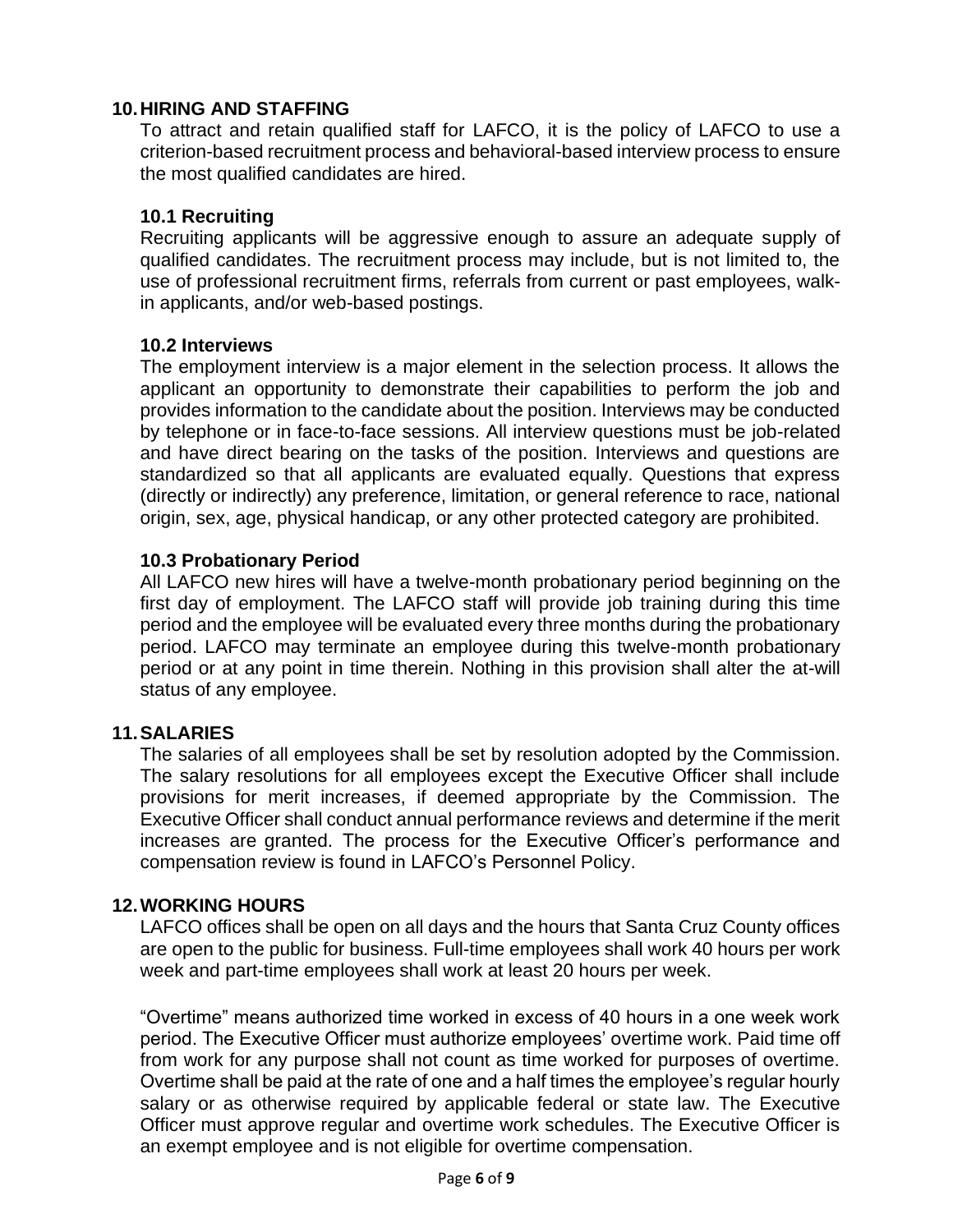## **13.EXPENSES AND TRAVEL**

Employees shall be reimbursed for all actual and necessary expenses incurred in the transaction of LAFCO business in accordance with LAFCO's Financial Policy.

## **14.PAID LEAVES**

The following paid leaves shall be provided to LAFCO employees:

- Executive Officer: The Executive Officer shall receive the same paid leave benefits as those provided to appointed Santa Cruz County department heads including vacation, sick leave, administrative leave, bereavement leave, and holidays.
- Other LAFCO Employees: Employees, except the Executive Officer, shall receive the same paid leave benefits as those provided to Santa Cruz County employees in the General Representation Unit including annual leave, bereavement leave, and holidays.

#### **15.RETIREMENT AND INSURANCE**

LAFCO employees will receive health insurance, dental insurance and other insurance depending on their particular classifications. These insurance benefits will generally be the same as provided to County of Santa Cruz employees. The Commission will review and establish the benefits annually at its discretion.

#### **15.1 Retirement**

LAFCO contracts with the California Public Employees' Retirement System ("CalPERS") to provide pension benefits to full-time and half-time employees. Employee retirement contributions to CalPERS shall be set by resolution adopted by the Commission.

#### **15.2 Insurance**

The following insurance benefits shall be provided to LAFCO employees:

- Executive Officer: Insurance benefits which are provided to appointed department heads of Santa Cruz County shall be provided to the Executive Officer. These benefits are health insurance, dental insurance, vision insurance, life insurance, and long-term disability insurance.
- Other LAFCO Employees: Insurance benefits which are provided to Santa Cruz County employees in the General Representation Unit shall be provided to LAFCO full-time employees other than the Executive Officer. These benefits are health insurance, dental insurance, vision insurance, life insurance, and long-term disability insurance.
- Annuitant Employees: LAFCO annuitants who retired through CalPERS may enroll in a CalPERS' health plan as provided under the Public Employee's Medical and Hospital Care Act and CalPERS regulations. Eligibility and annuitant contribution amounts are set by the Commission's health insurance contract.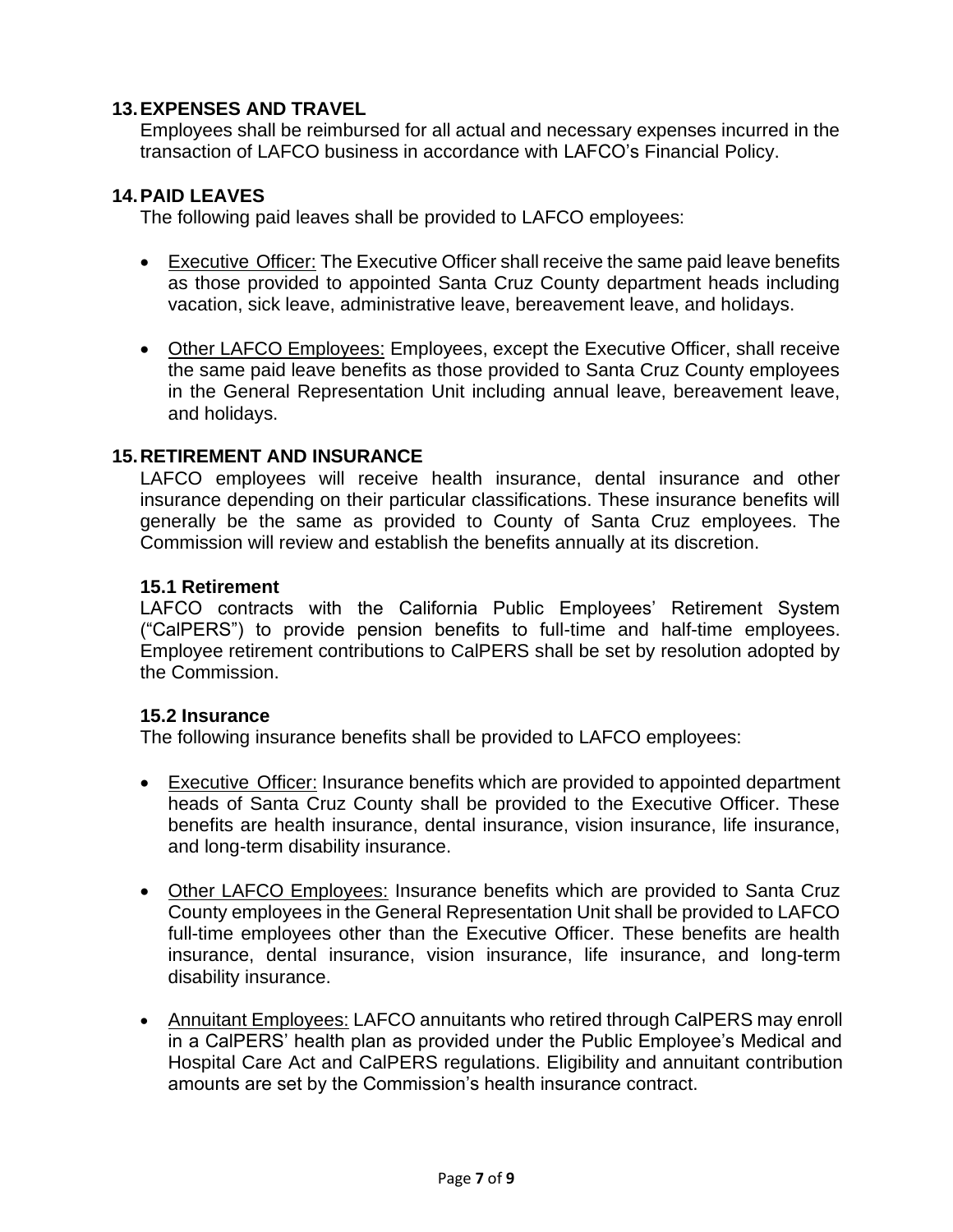#### **15.3 Health Insurance**

Employees' health insurance contributions shall be the same as the contributions made by employees who hold comparable jobs with Santa Cruz County.

#### **15.4 Deferred Compensation**

LAFCO shall provide a deferred compensation program for employees. LAFCO shall not make employer contributions to the deferred compensation program.

## **16.SAFETY**

Every employee is responsible for safety. To achieve our goal of providing a completely safe workplace, everyone must be safety conscious. Employees should report any unsafe or hazardous condition directly to their supervisor immediately. In case of an accident involving a personal injury, regardless of how serious, employees should notify the Executive Officer or LAFCO Chair immediately. Failure to report accidents can result in a violation of legal requirements and can lead to difficulties in processing insurance and benefit claims. If an employee is injured on the job, they will be entitled to benefits under the state workers' compensation law in most cases. LAFCO carries workers' compensation insurance and will assist employees to obtain all benefits to which they are legally entitled.

# **17.WORKPLACE VIOLENCE**

LAFCO is committed to providing a safe work environment that is free of violence and the threat of violence. LAFCO will not tolerate any violent or dangerous behavior of any kind, whether through physical abuse, threats of any kind, intimidation, coercion, stalking or otherwise, defacing LAFCO'S property or causing physical damage to the facilities, bringing weapons or firearms of any kind onto LAFCO'S premises, parking lots, or while conducting business, or any other behavior that suggests a propensity towards violence.

LAFCO strictly prohibits employees, consultants, customers, visitors, or anyone else on LAFCO premises or engaging in a LAFCO-related activity from behaving in a violent or threatening manner. Employees may report all incidents of direct or indirect violence or dangerous behavior to the Executive Officer or LAFCO Chair as soon as possible. Reporting incidents and concerns early can help prevent a situation from escalating and becoming even more dangerous. Employees should never attempt to handle a potentially dangerous situation by themselves. Any LAFCO employee that violates this policy will be subject to discipline, up to and including termination, as well as potential legal action.

#### **18.OFFICE INSPECTION**

Although desks, cabinets and shelves are made available for the convenience of employees while at work, employees should remember that all desks, cabinets and shelves remain the sole property of LAFCO. Moreover, LAFCO reserves the right to open and inspect desks, cabinets, and shelves, as well as any contents, effects, or articles in desks, cabinets, and shelves. Such an inspection can occur at any time, with or without advance notice or consent. An inspection may be conducted before, during, or after working hours by the Executive Officer or designee.